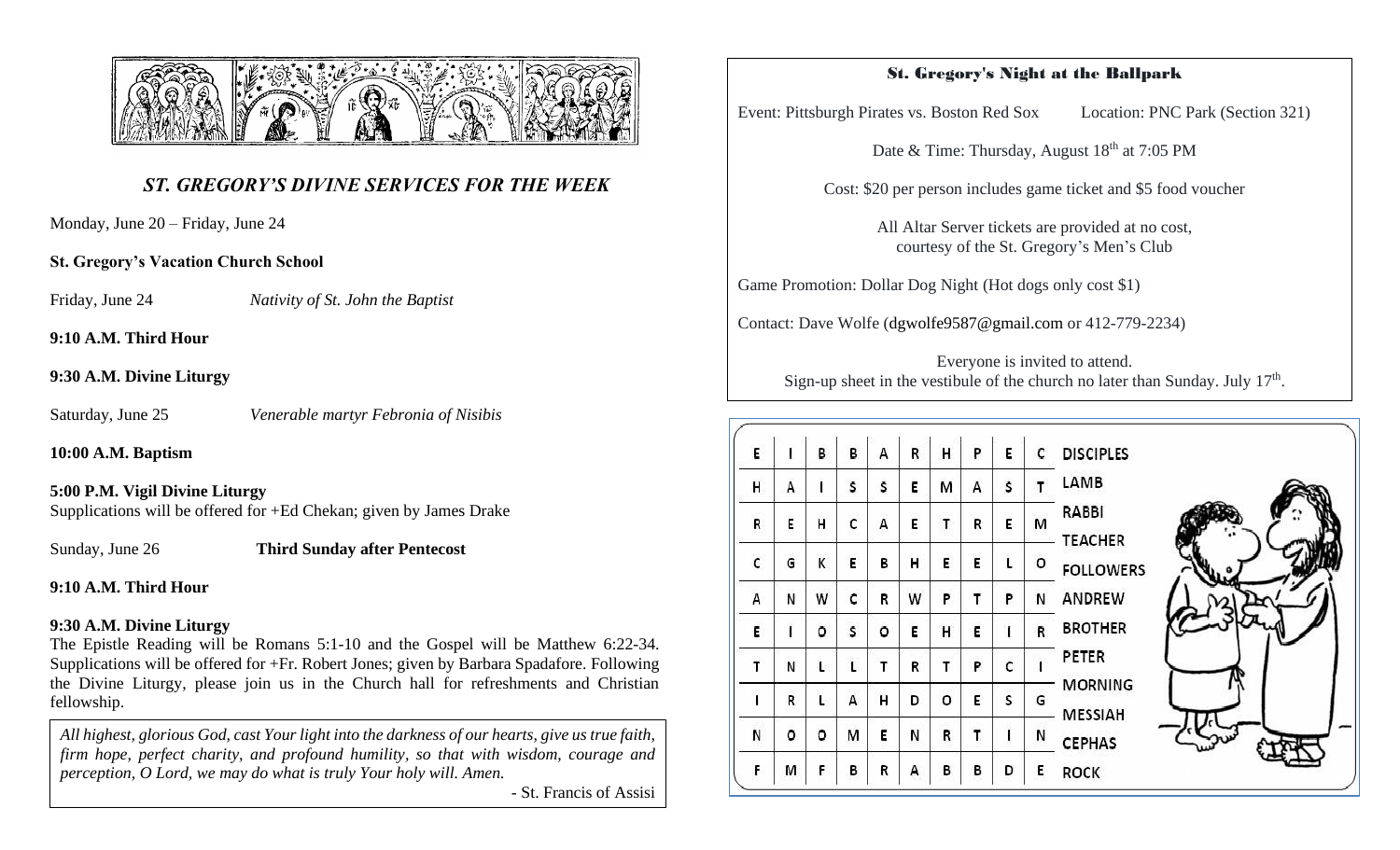

## *Save the Date: Flea Market Returns!*

Please mark your calendars for *Saturday, August 6th* as the date for the return of the St. Gregory Flea Market to our church hall! This marks our 11<sup>th</sup> Flea Market Fundraiser since a hiatus after 2019. Our goal is to recreate the enthusiasm and success of the past but tempered a little by the influence of the pandemic. We ask our parishioners to donate gently used, no longer needed but clean and functional items that you have in your closets, garages, playrooms, or basements.

This fundraiser is in the planning stage and will benefit from the support of our entire parish family, including our teens who will be able to earn community service hours for their assistance. The **EARLIEST** that items can be dropped off in the church hall is *Saturday, July 2nd* before the evening Divine Liturgy. The **LAST DAY** to bring your items is *Sunday, July 31st .*

#### **Acceptable Items:**

| Kitchen Items (dishes, glassware, etc.)                        | Tools                                    |
|----------------------------------------------------------------|------------------------------------------|
| Lamps                                                          | Holiday Items (NO Christmas Trees)       |
| <b>Small Furniture</b>                                         | Jewelry                                  |
| <b>Sports Equipment</b>                                        | <b>Purses</b>                            |
| Household Items                                                | Luggage                                  |
| Home Decor                                                     | Puzzles, Games and Toys                  |
| Linens in good condition (Tablecloths,<br>Runners, Place Mats) | Baby Items (Strollers, etc.) NO Clothing |

#### **NOT Accepted:**

Books, Magazines, Encyclopedias, DVDs, LPs, 45s, Clothing for any age, Draperies, Curtains, Bedding, Christmas Trees, Electronics – TVs, Computers, Printers, Monitors, Stereos, Speakers

Please also consider supporting this fundraiser with your time in preparing the church hall, sorting and pricing items, working the day of the event, dismantling and cleaning up the church hall and disposing of excess items. There is a sign-up sheet in the vestibule of the church for this purpose. If you have any questions, please contact Susan Ruglovsky (412- 720-3542) or Kathy Smith (412-445-3763). *Thank you in advance for your support!*

## *Happy and Blessed Father's Day!*

*Our Parish Family wishes special blessings upon all our fathers, grandfathers, godfathers, and spiritual fathers on this Father's Day. Grant them, O Lord, many happy and blessed years!*



#### *Announcements*

#### **St. Gregory's Vacation Church School**

During this upcoming week please take time out of your day to pray for our Vacation Church School, which is taking place here at St. Gregory's. Pray for our children who will be participating in this event. Pray for our volunteer team and all our parents. May this entire week be encouraging and transformative. May it bring healing, joy, hope, and love.

#### **Wednesday: Single Seniors Luncheon**

The Single Senior's Luncheon for June is scheduled at 11:30 am on Wednesday, June 22<sup>nd</sup>, at Al's Cafe (440 McMurray Rd, Bethel Park). Please make your reservation by calling Pat Weber at (412) 835-4952. Please come and join us for this luncheon.

#### **Friday: Nativity of St. John**

On Friday, June  $24<sup>th</sup>$ , we celebrate the Nativity of St. John the Baptist. To honor the forerunner and baptizer of Our Lord, Divine Liturgy will be celebrated at 9:30 a.m.

#### **Prayer Blanket Ministry**

Following the Divine Liturgy on Sunday, June  $26<sup>th</sup>$ , our St. Gregory's Prayer Blanket Ministry will meet in the Church hall. Join our ministry as we create handmade "Prayer Blankets" to be given to our faithful when comfort and prayer are very much needed.

#### **Sts. Peter and Paul**

On Wednesday, June 29<sup>th</sup>, we honor the preeminent apostles Peter and Paul. This Feast Day is a Major Feast Day (Obligation) in our Holy Church. To commemorate this Feast, we will have on Tuesday evening, June  $28<sup>th</sup>$ , a Vesperal Divine Liturgy at 7:00 p.m. On the Feast itself, Wednesday, June  $29<sup>th</sup>$ , Divine Liturgy will be celebrated at 11:00 a.m. Following the Wednesday Divine Liturgy, please plan to join the Library Ministry afterwards in the Church Hall for lunch, fellowship and perhaps to explore our treasure trove of religious (and non-religious) books and other items. Plan to join us!